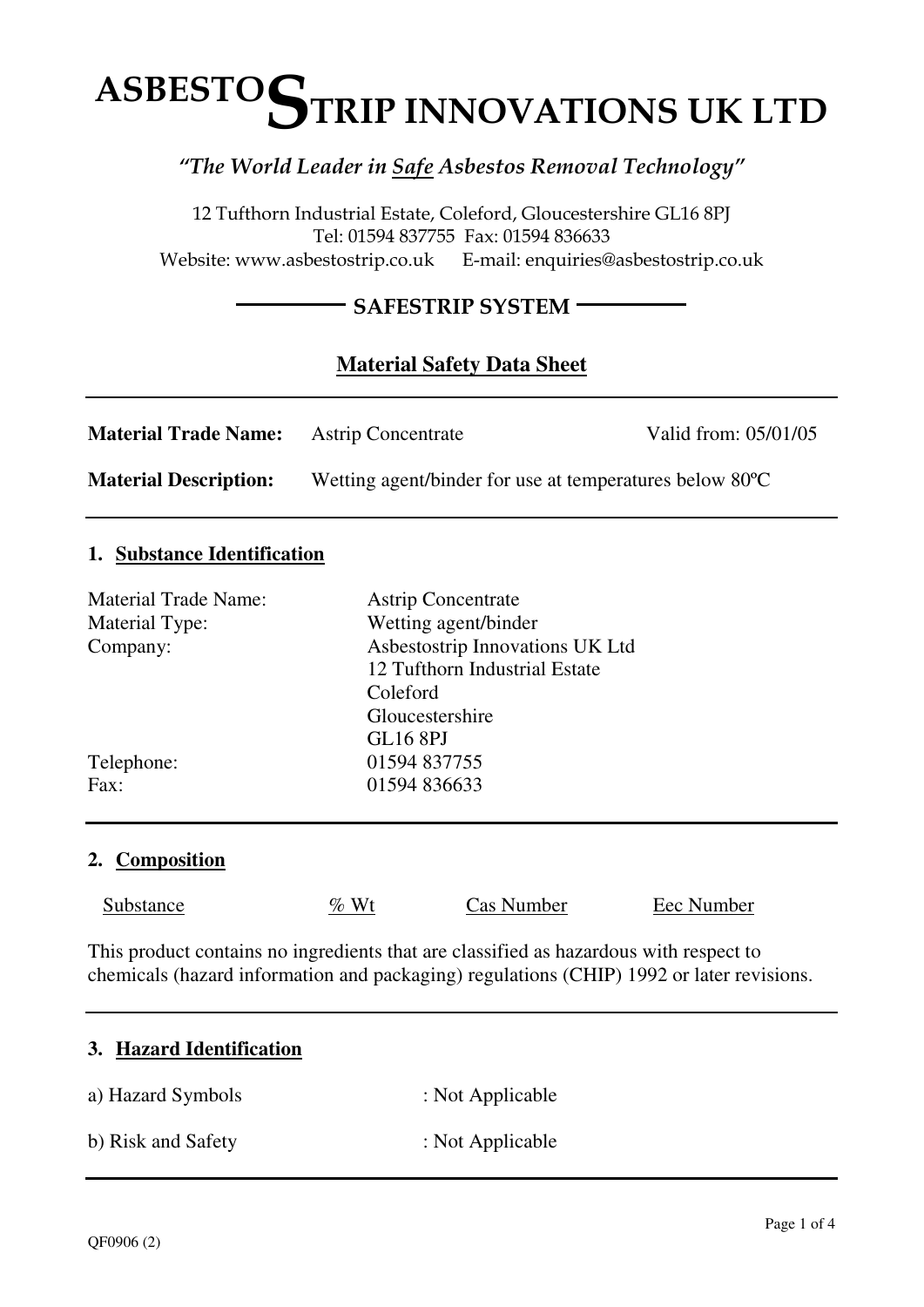## **4. First Aid Measures**

| a) Inhalation | : No known hazard.                   |
|---------------|--------------------------------------|
| b) Eyes       | : May cause slight irritation.       |
| c) Skin       | : Avoid prolonged contact with skin. |
| d) Ingestion  | : Not considered hazardous.          |

# **5. Fire-fighting Measures**

| a) Suitable Fire Extinguishers | : For small fires use carbon dioxide, dry chemical<br>foam, sand, earth or water fog. |
|--------------------------------|---------------------------------------------------------------------------------------|
| b) Unsuitable Extinguishers    | : None specified.                                                                     |
| c) Hazardous Decomposition     | : Oxides of carbon                                                                    |
| d) Special Procedure           | : Keep containers cool by spraying with water.                                        |

# **6. Accidental Release Measures**

| a) Exposure Controls       | : Any spillage may be absorbed into sand, clay or<br>similar absorbent material.                                                                                                                        |
|----------------------------|---------------------------------------------------------------------------------------------------------------------------------------------------------------------------------------------------------|
|                            | If any liquid enters drainage system inform<br>authorities, Fire Brigade and Environmental<br>Agency.                                                                                                   |
| b) Personal Protection     | : No special procedures required.<br>Wash contaminated skin after prolonged contact.                                                                                                                    |
| c) Disposal Considerations | : Absorb in inert material such as sand or<br>absorbent granules<br>: Dispose of waste in accordance with local<br>authority regulations<br>: Do not allow product to enter drains and water<br>courses |

# **7. Handling and Storage**

| a) Handling | : No special precautions required. |
|-------------|------------------------------------|
| b) Storage  | : Store above $5^{\circ}$ C        |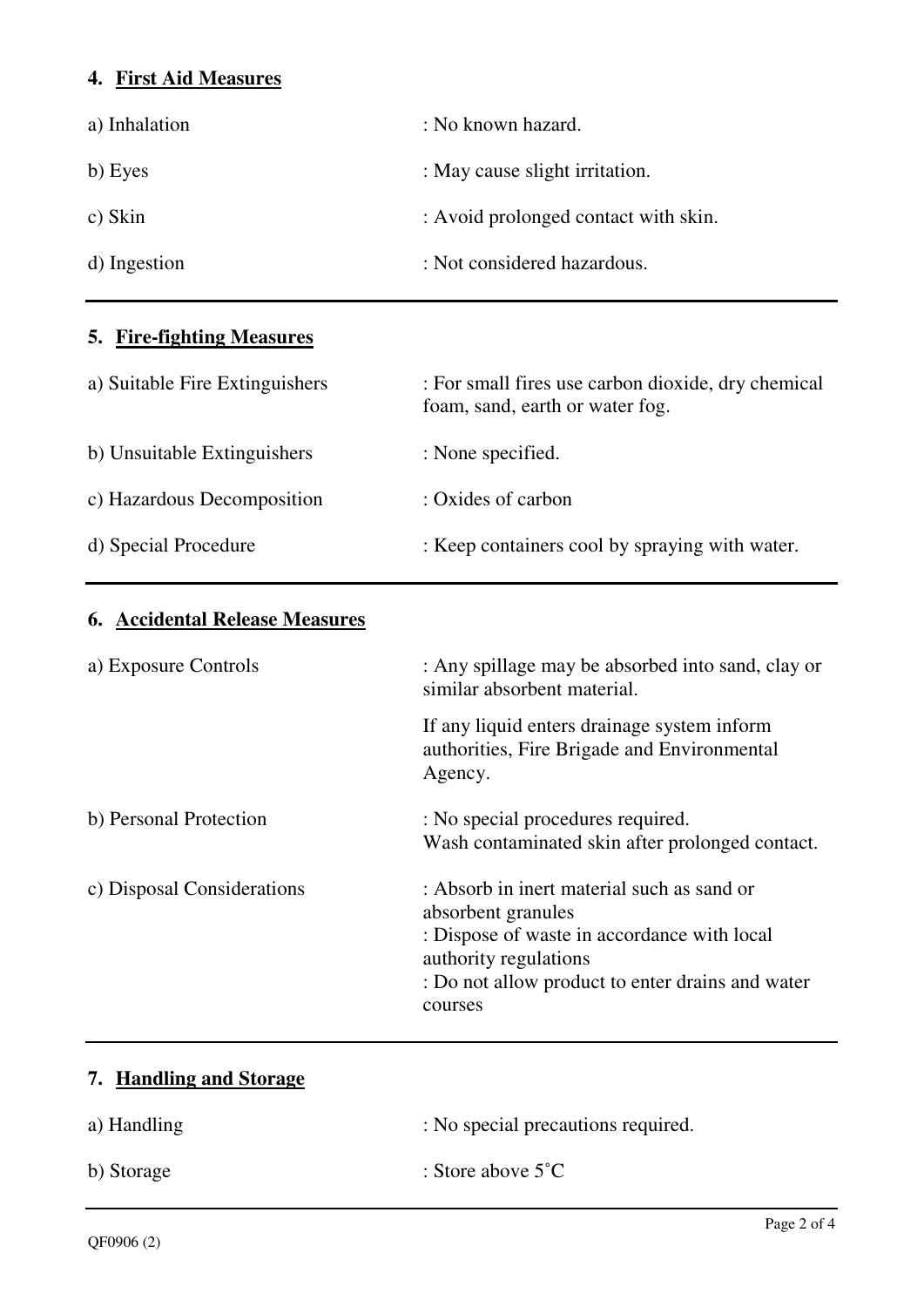#### **8. Exposure Controls**

Occupational exposure limits : None assigned.

Protective measures : Safe working practice is to avoid prolonged contact with skin.

## **9. Physical and Chemical Properties**

| Appearance                   | : light brown fluid           |
|------------------------------|-------------------------------|
| Odour                        | : distinctive - yeast         |
| <b>Boiling Point/Range</b>   | : not determined              |
| <b>Melting Point/Range</b>   | : not applicable              |
| <b>Flash Point</b>           | : will not contribute to fire |
| Autoflammability             | : not determined              |
| <b>Explosive Properties</b>  | : not applicable              |
| <b>Oxidizing Properties</b>  | : not applicable              |
| Vapour Pressure              | : not determined              |
| <b>Relative Density</b>      | : 1.06                        |
| Solubility                   | : infinite with water         |
| <b>Partition Coefficient</b> | : not applicable              |
| Miscibility                  | : miscible                    |
| <b>Vapour Density</b>        | : not determined              |
| <b>Evaporation Rate</b>      | : not determined              |
| Viscosity                    | $: 1$ ow                      |
| pH                           | : neutral                     |

## **10.Stability and Reactivity**

Stable in normal use

#### **11.Toxicological Information**

Repeated contact with product may cause skin defatting.

## **12.Ecological Information**

Ecotoxicty: Readily biodegradable. Persistence: No persistence will occur. Do not release into surface water.